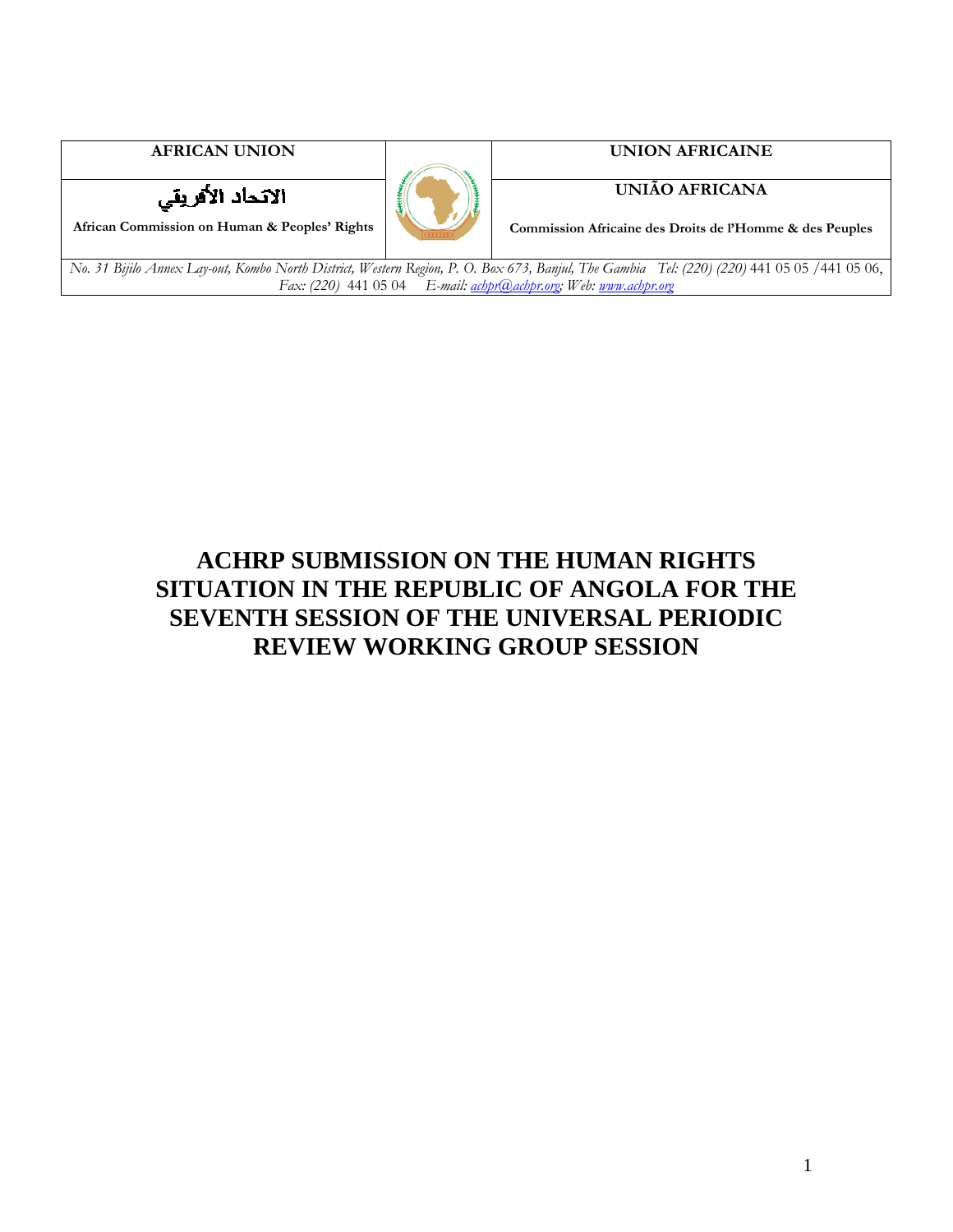#### **I. INTRODUCTION**

- 1. The African Commission on Human and Peoples' Rights (the ACHPR, the African Commission or the Commission) is the African regional mechanism for the promotion and protection of human rights. It was created by the Organisation of African Unity (OAU) in 1987, under the terms of the African Charter on Human and Peoples' Rights (the African Charter or the Charter). The Charter was adopted by the Assembly of Heads of State and Government of member States of the OAU on 25<sup>th</sup> June, 1981 in Nairobi, Kenya. The African Charter entered into force on  $21<sup>st</sup>$  October 1986.
- 2. The Republic of Angola ratified the African Charter on  $2<sup>nd</sup>$  March 1990.
- 3. From November 1975, this State party, which won its independence after a valiant armed struggle against Portugal, was torn apart by a bloody internal war that caused the deaths of hundreds of thousands of people, injured thousands and led to hundreds of thousands becoming displaced persons or refugees. This lethal war, which often led to or fostered sometimes grave and massive violations of human rights ended in February 2002, following the death of the rebel leader of the Union for Total Independence in Angola (UNITA). The State and civil society are thus now working towards national reconciliation and the reconstruction of the country.
- 4. The situation of a very lengthy armed conflict in Angola led to violations of human rights and in particular the rights vulnerable groups such as children, women and older persons, who in such circumstances often bear the heaviest burden and pay the highest price. The African Commission was able to obtain some very credible accounts of many violations of Women's Rights
- 5. Angola has presented its initial Report in October 1998 during the 24th Ordinary Session of the Commission. But there were 4 periodic reports in arrears at the time of this report with regard to article 62 of the African Charter. Angola does not attend the biannual sessions of the Commission.
- 6. The African Commission have ruled on  $3$  communications<sup>1</sup> against Angola. In two of the Communications Angola was found to have violated different articles<sup>2</sup> of the Charter.

<sup>1</sup> <sup>1</sup> See Comm. 24/89 Union Nationale de Libération de Cabinda/Angola, Comm. 159/96 Union Interafricaine des Droits de l'Homme, Fédération Internationales des Ligues de Droits de l'Homme, Rencontre Africaine des Droits de l'Homme, Organisation Nationale des Droits de l'Homme au Senegal et Association Malienne des Droits de l'Homme/Angola, Comm. 292/04 Institute for Human Rights and Developpement in Africa/Angola.

 $2 \text{ In Comm. } 156/96$ , the Commission finds that Angola has violated articles 2, 7(1) (a), 12 (4 and 5), 14 and 18. In Comm. 292/04, the Commission finds that Angola has violated articles 1, 2, 5, 6, 7 (1), 12 (4 and 5), 14 and 15 of the Charter but hold that there was not enough evidence to establish a violation of article 3 of the Charter.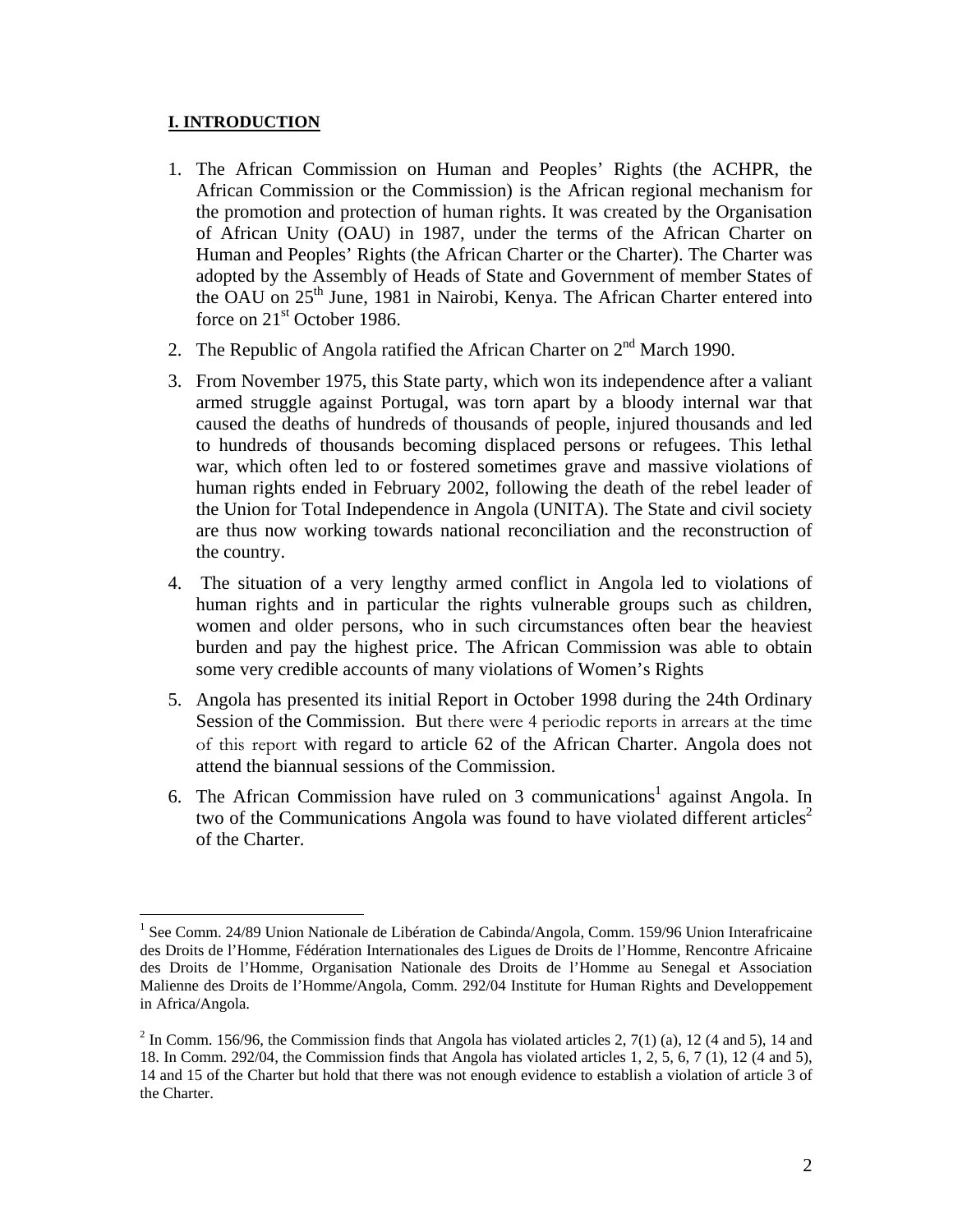- 7. Angola has not yet ratified the African Charter on the Rights and Well-being of the Child nor the Protocol on the Creation of an African Court on Human and Peoples' Rights, adopted by the OAU in 1990 and 1998 respectively.
- 8. From  $27<sup>th</sup>$  September to  $2<sup>nd</sup>$  October 2002, Mrs. Angela Melo carried out a mission to Angola in her capacity as Special Rapporteur on the Rights of Women in Africa and as a member of the African Commission, in order to take stock of the human rights situation in general and the rights of women in particular in the country.
- 9. This submission on the Republic of Angola for the seventh session of the Universal Periodic Review Working Group is based on report of the above mentioned mission.

### **II. SITUATION IN THE COUNTRY AND CONCERNS**

10. The visits to various Government institutions by the delegation of the African Commission and the meetings with the representatives and members of Angolan institutions, representatives of civil society and other contacts, and the visits to prisons enabled the delegation to make an initial analysis of the general situation of human rights and particularly the rights of women in the Republic of Angola.

### **A- GENERAL SITUATION OF HUMAN RIGHTS**

- 11. The general situation of human rights in Angola is defined by the decades of civil war that wreaked havoc in the country, causing enormous loss of human life, injury to persons, displacement of populations, widespread damage to poverty, the emergence of phenomena such as war displaced children and street children, prostitution of minors, high costs of living and insecurity. The war also led to serious disruptions of the public service that the Government is finding hard to resolve, in spite of its obvious good will and the support of civil society organisations.
- 12. The Angolan capital is also prone to serious environmental problems, which undoubtedly affect the population. Such a situation requires the attention of the Authorities and other civil society actors, since a healthy environment is the guarantee of good health.
- 13. The war situation in which the country found itself until recently has prevented the Government from according the necessary attention to the effective and sustained implementation of economic and social rights. Issues like HIV/AIDS, illiteracy and unemployment are some of the grave problems which the authorities had to address. Better management is needed to tackle the situation in prisons and detention centres; the processing of cases of detainees, and their right to a fair trial and to legal assistance.

# **B. SITUATION OF THE RIGHTS OF WOMEN**

14. The mission of the African Commission to Angola was also able to note that although the rights of women are guaranteed institutionally and by national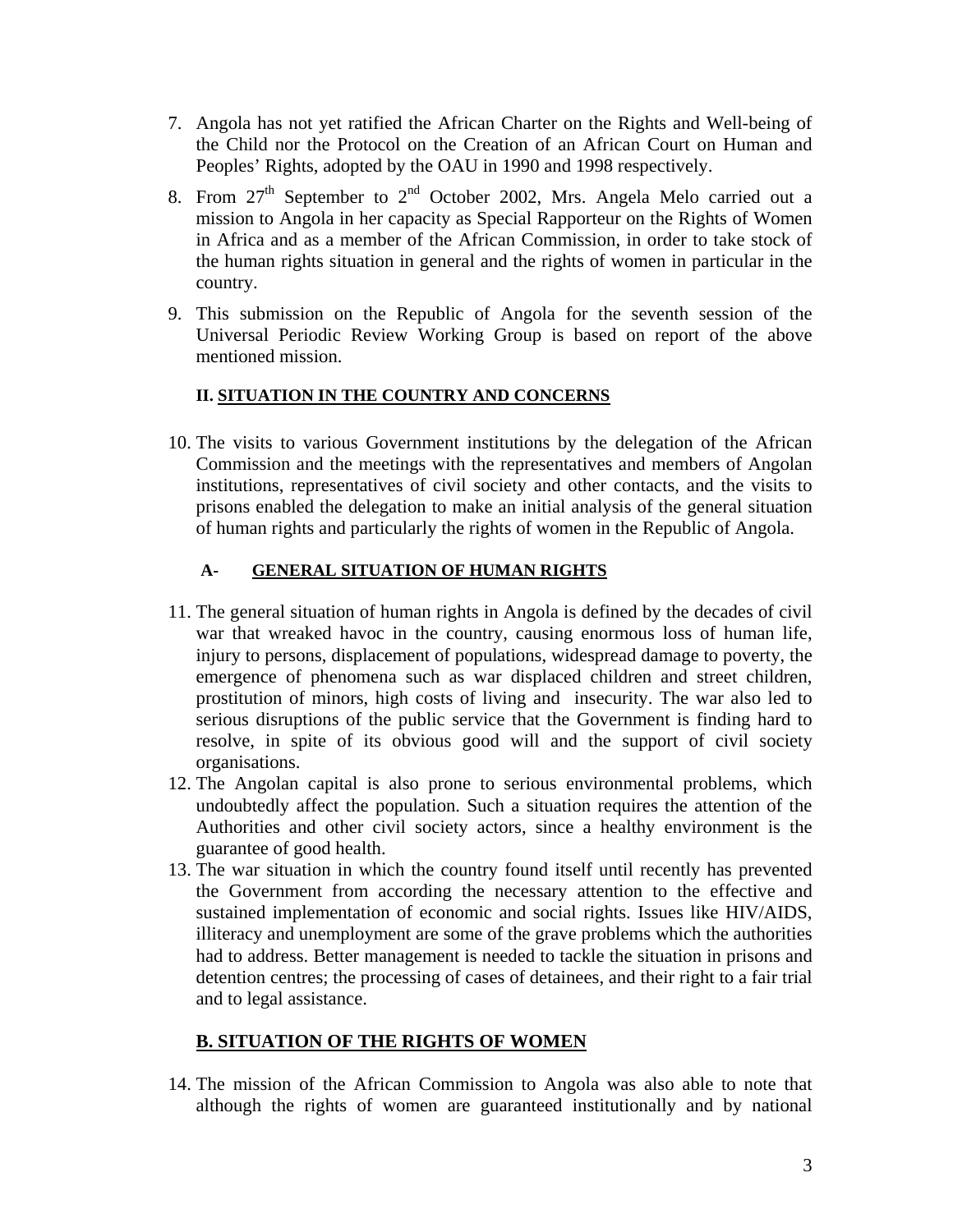instruments, albeit still bearing a colonial imprint, these are quite often violated and the status of women still needs to be consolidated. In particular, there has been no major reform of the colonial code which does not recognise the right of Women to *de cujus* succession.

- 15. The Family Code still remains as it was during the colonial period. There is no specific legislation to combat violence against Women, which is quite widespread. The Special Rapporteur was pleased to note the existence of a Strategic Plan and a Programme for the Promotion of Gender Equality for the period 2000-2005, designed by the Ministry of the Family and Promotion of Women's Affairs. The preparation of brochures and other documents to disseminate this programme is also a laudable initiative.
- 16. At the institutional level, and even where a Government Policy on the promotion of Women's Affairs exists by means of a Five Year Strategy for Women, the implementation of this Policy encounters serious problems as the war situation which prevailed for years in the country and the slow return of peace render the uniform implementation of this strategy countrywide rather difficult. Furthermore, Angola is faced with the major challenge of mobilising the resources required for the promotion of Women's Rights. Women remain largely under-represented in Government and in parliament, as well as in the governing structures of political parties.
- 17. On the legal front, Angola may be congratulated for having ratified the Convention on the Elimination of all forms of Discrimination against Women on  $17<sup>th</sup>$  September 1986, a very important instrument for the promotion and protection of Women's Rights. However, it should be noted that since that date, this State has neither submitted nor presented a report to the Committee of Experts on the Convention.
- 18. Generalised poverty and the consequences of unemployment are taking a heavier toll on women who, as in many other African countries, *de facto* carry the burden and responsibility of the family.
- 19. The control of sexually transmitted diseases (STDs), including HIV/AIDS, remains a major challenge for the Government as the spread of these diseases is fostered by the prevailing situation of poverty which pushes certain girls and women to prostitution as the only available source of income. They resort to this activity with no means of protection and without any accurate information on the risks involved. In this area, all the Authorities that the mission encountered admitted that the war had prevented the sensitization effort on STDs throughout the Angolan territory.
- 20. Insecurity remains a very serious concern in the country and it is to be feared that the situation could worsen with the demobilisation of UNITA soldiers who will have to return to civilian life after having become used to manipulating arms, which were their means of existence. In this context, women's vulnerability is well known because they are defenceless and as such are the ideal victims of criminals.

#### **III. RECOMMENDATIONS**

#### **A. TO THE ANGOLAN GOVERNMENT**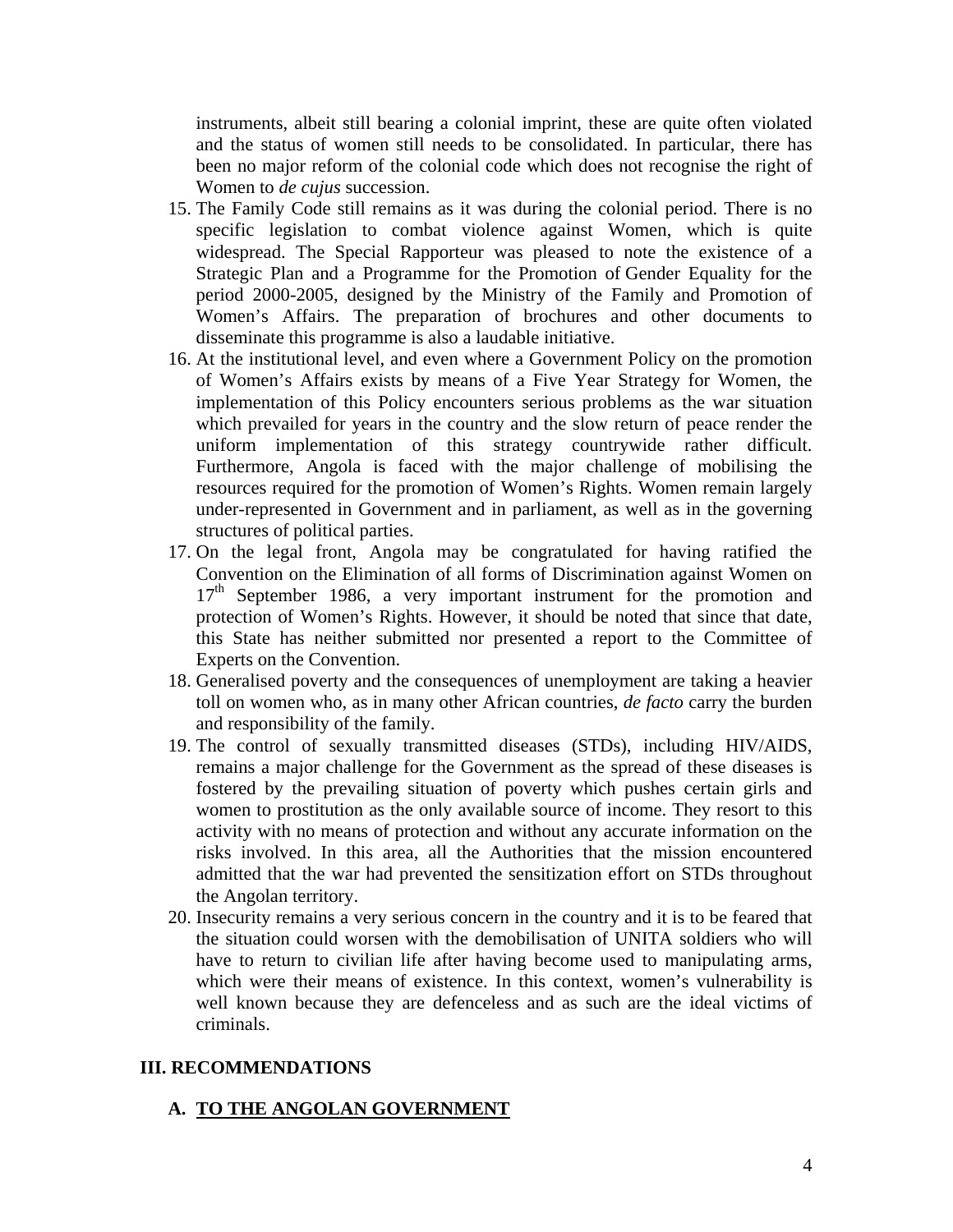After the mission, the African Commission adopted the report of the mission with the following recommendations:

- Ensure the respect for and improvement of human rights, in particular the rights of Women in Angola by creating and maintaining an enabling environment to this end, for the benefit of the population.
- Draw up a national programme for the eradication of poverty and integrating the gender perspective;
- Prepare annual pro-gender national budgets.
- Implement specific strategies accompanied by legislative and other measures to combat violence against Women;
- Intensify the integration of the gender perspective in all economic, social, cultural and political areas;
- Institutionalize gender units in all the Ministries;
- Promote the equal or equitable representation of women in the decision making process;
- Take the necessary corrective and positive measures wherever discrimination against women exists
- Create a national monitoring and evaluation system of all action plans and integrate civil society therein;
- Draw up indicators for the programmes on poverty eradication and other programmes, notably those relating to gender issues;
- Draw up a national policy, specific strategies and a consistent plan of action on HIV/AIDS with a pro-gender approach;
- Embark on the reform of the family and succession code;
- Set up a data system on violence against women;
- Protect and guarantee the rights of women to reproductive and sexual health;
- Involve women in the peace process and in the implementation of national programmes;
- Encourage human rights NGOs to participate more actively in the work of the African Commission and of the Special Rapporteur on the Rights of Women in Africa.
- Pursue efforts to improve conditions of detention and focus the required attention on the cases of detainees.
- Embark on legal, penal and judicial reform and guarantee social participation in all reform projects;
- Pay close attention to the need for and create the necessary conditions for free legal assistance to those requiring it;
- Strengthen the judicial control and fiscal system of the prisons;
- Set up a multidisciplinary mechanism for the control of legality in the courts, among the prosecutors, heads of institutions and other detention centres;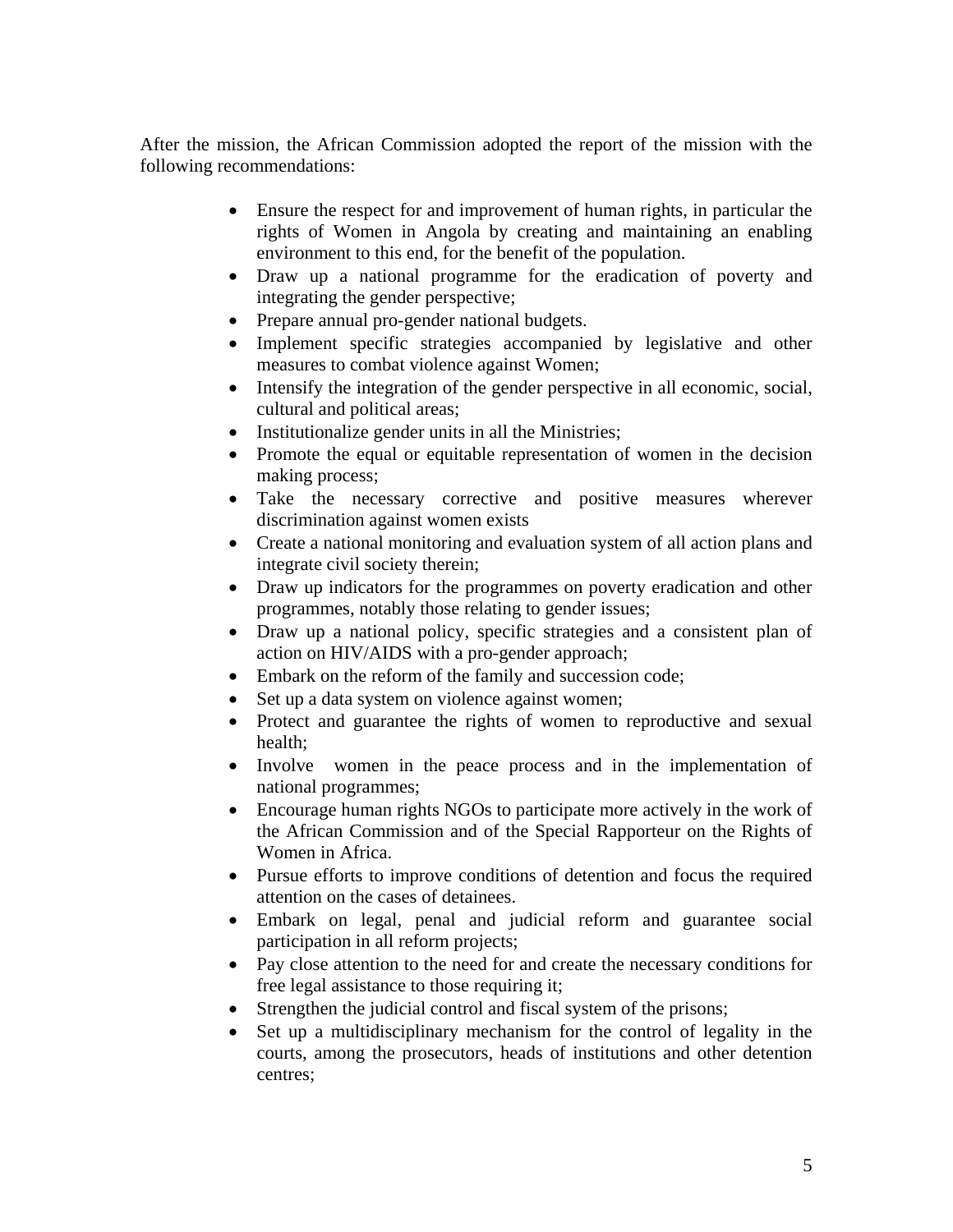- Intensify efforts for the successful demobilisation of rebel forces and implementation of the policy of national reconciliation with all factions of the opposition.
- Protect displaced and repatriated persons, including women and children;
- Improve and guarantee the social security system;
- Ensure the protection of the environment and promote the participation of women in this area;
- Support and facilitate the work of NGOs and various Associations, in particular women's organisations, in order to promote their effective empowerment in Angola.
- Involve civil society organisations, in particular NGOs in the drafting of Angola's Report to the ACHPR in accordance with the provisions of Article 62 of the African Charter;
- Create a permanent framework for dialogue between the Ministry of Justice and the Ministry of the Family, and human rights NGOs and all those concerned with such issues.
- Create a national system for vulgarising legislation and information, in order to teach the population about human rights and the rights of women, and provide strong support to the Ministry of the Family in its initiatives to provide assistance to women at grassroots level.
- Create a National Human Rights Institute whose membership and functioning would be in line with existing international principles in this field, in particular the Paris Principles.
- Create courts for minors and promote specific mechanisms for settlement of disputes, such as mediation and conciliation in the area of labour disputes. Improve and strengthen the system of control of periods of preventive custody.
- Intensify the training of prison guards on human rights issues and ensure that the conditions of treatment of detainees conform to international standards.
- Ensure that conditions of detention and treatment of detainees are in conformity with international standards;

# **A. TO CIVIL SOCIETY ORGANISATIONS**

- Maintain the contact established with the African Commission and endeavour to participate in its work/sessions by applying for observer status with the Commission.
- Continue to support the Government in its efforts to improve the human rights situation in the country and in the fight against poverty.
- Create an effective network to engage in discussions with other organisations in the region on human rights issues, and provide reliable information to the Special Rapporteur on the Rights of Women in Africa.